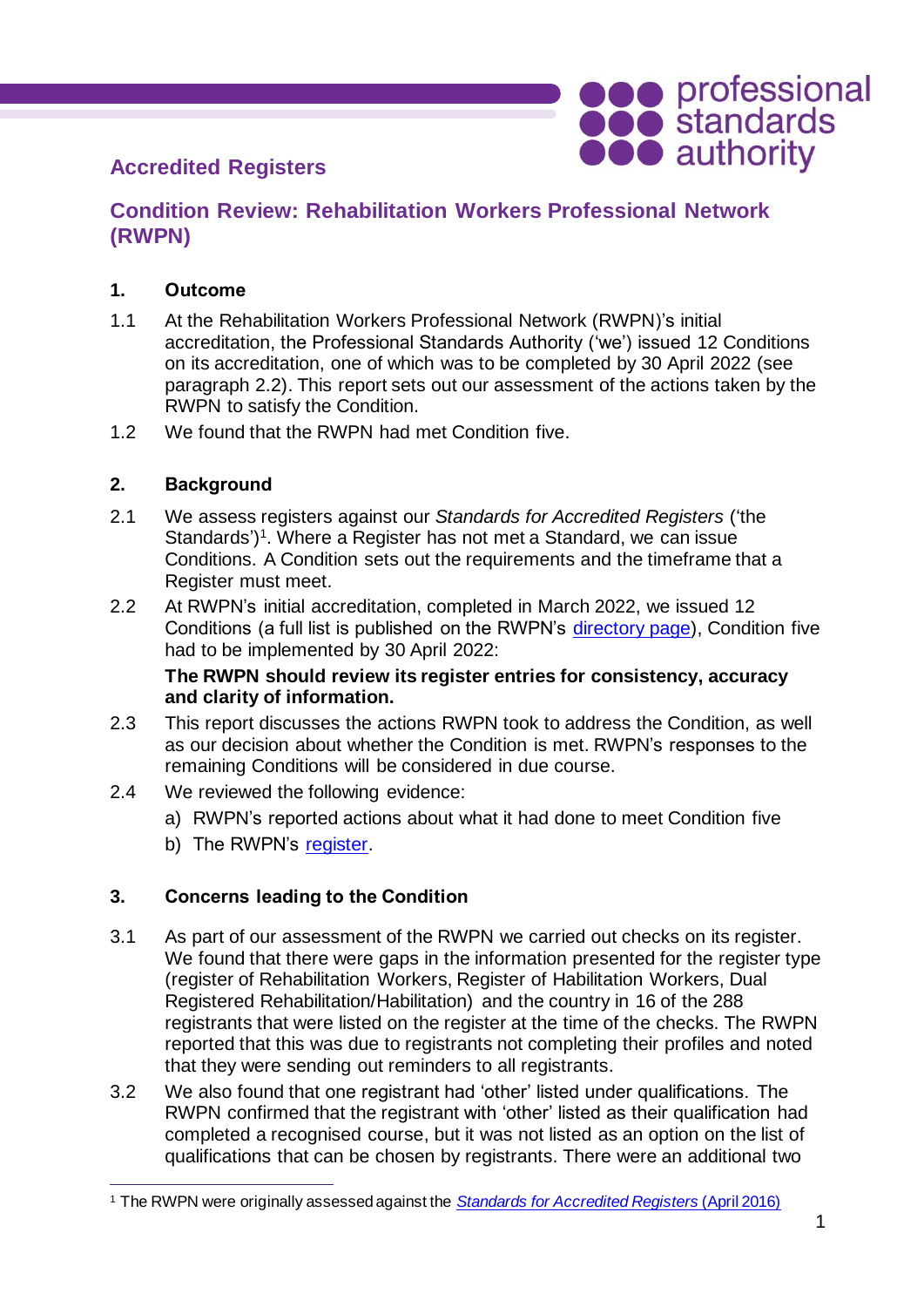registrants for whom 'other' was listed as their country of practice. During the site visit the RWPN informed us that this used to refer to overseas registrants, but now only refers to the Channel Islands as overseas members will not appear on the register.

3.3 Further details can be found under Standard 10 of the RWPN's initial accreditation outcome. 2

#### **4. Assessment of Condition five**

4.1 The RWPN provided the following response to the Condition on 6 May 2022. 'There should be no gaps in the public-facing register other than where no register is shown for overseas members. We had originally decided not to include overseas members on the register as they would not be covered by the accreditation, but at the request of a couple of them who felt it gave them more recognition than their current country of employment, overseas members are now included; however, they have been written to, to clarify the situation and not been sent the logo to use - there is also a statement on the register page stating that only UK registrants are covered by the PSA accreditation.

There has been a delay in completing all of this information as we have waited for responses from those members who had left gaps in their details when registering (the 'country' field was not originally set up as a required field so some of our oldest members had not selected one.)'

- 4.2 At its initial accreditation we discussed overseas members with the RWPN and confirmed that accreditation applies to UK registrants only and we issued a Recommendation under Standard 1 for them to provide clear information to the public and registrants about this and ensure that the quality mark is used correctly. This will be assessed at the RWPN's next full review. However, in the meantime we noted the positive development that the RWPN's register webpage now contains the following statement 'Our register is accredited by the Professional Standards Authority. (Please note that registrants who are listed as working overseas have met RWPN's requirements to be on our register but are not covered by the accreditation from the Professional Standards Authority.)' making it clear that the overseas registrants are not covered by the programme.
- 4.3 We reviewed the RWPN's register but did not review individual profiles in detail. We noted the following:
	- There are four overseas registrants, three of whom have no register noted as advised above, however, one does have a register listed.
	- There were three registrants who had blank fields for 'evidence seen'
	- There was one registrant who had 'pending/yes' under evidence seen
- $\mathfrak{p}$

[https://view.officeapps.live.com/op/view.aspx?src=https%3A%2F%2Fwww.professionalstandards.org.uk](https://view.officeapps.live.com/op/view.aspx?src=https%3A%2F%2Fwww.professionalstandards.org.uk%2Fdocs%2Fdefault-source%2Faccredited-registers%2Fpanel-decisions%2Frehabilitation-workers-professional-network-accreditation-decision.docx%3Fsfvrsn%3Dad644820_6&wdOrigin=BROWSELINK) [%2Fdocs%2Fdefault-source%2Faccredited-registers%2Fpanel-decisions%2Frehabilitation-workers](https://view.officeapps.live.com/op/view.aspx?src=https%3A%2F%2Fwww.professionalstandards.org.uk%2Fdocs%2Fdefault-source%2Faccredited-registers%2Fpanel-decisions%2Frehabilitation-workers-professional-network-accreditation-decision.docx%3Fsfvrsn%3Dad644820_6&wdOrigin=BROWSELINK)[professional-network-accreditation-decision.docx%3Fsfvrsn%3Dad644820\\_6&wdOrigin=BROWSELINK](https://view.officeapps.live.com/op/view.aspx?src=https%3A%2F%2Fwww.professionalstandards.org.uk%2Fdocs%2Fdefault-source%2Faccredited-registers%2Fpanel-decisions%2Frehabilitation-workers-professional-network-accreditation-decision.docx%3Fsfvrsn%3Dad644820_6&wdOrigin=BROWSELINK)